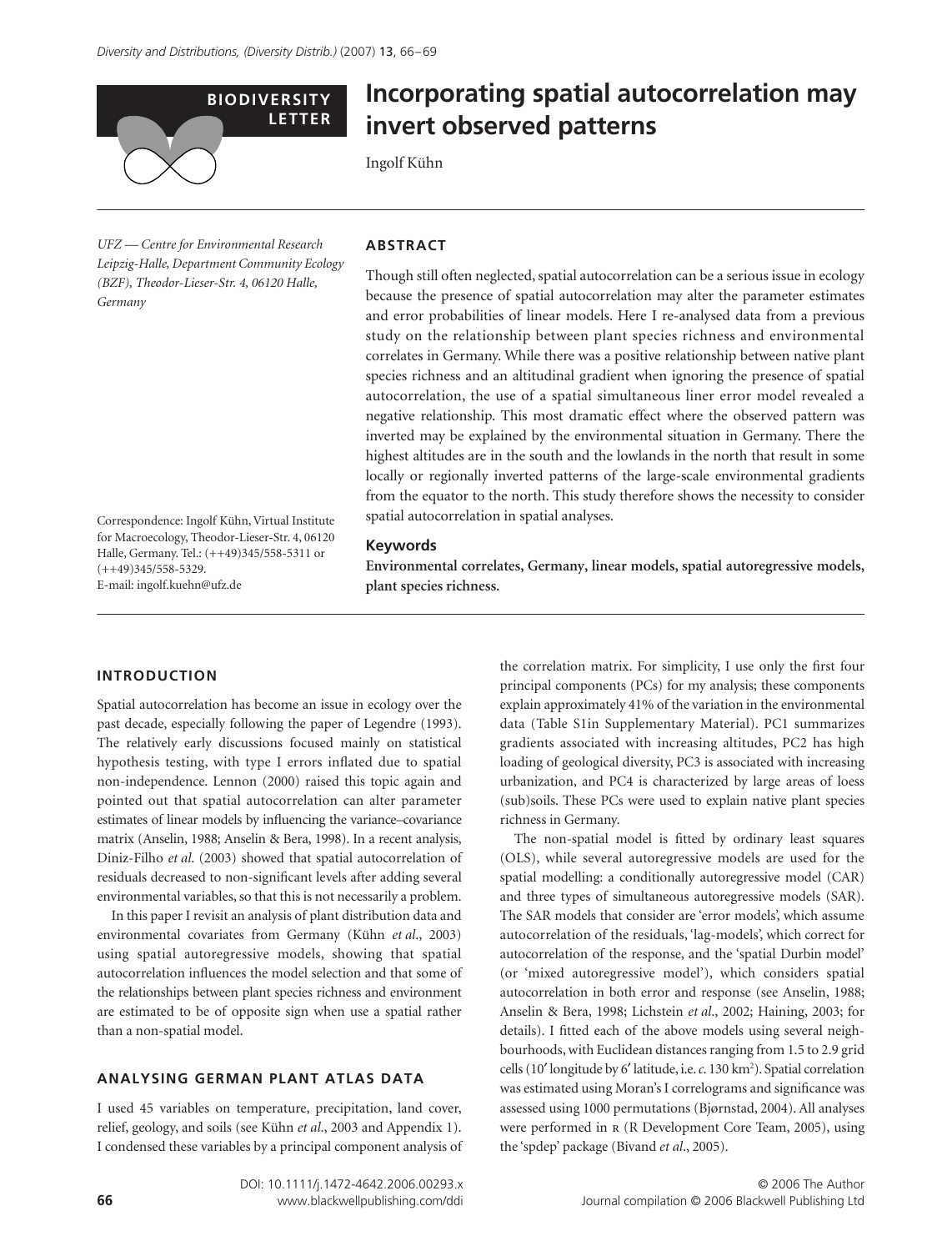

Figure 1 Spatial correlogram of the residuals of an ordinary least square regression (circles and dashes) and the simultaneous autoregressive error model (squares) of log-transformed species richness on four environmental principal components across Germany. Only the first 20 lag-distance classes (measured as the number of 10′ longitude by 6′ latitude grid cells) are shown as these are important for spatial autocorrelation and the latter classes can change erratically due to low sample sizes. Filled symbols are significant ( $\alpha$  = 0.05) after 1000 permutations and controlling for multiple testing (Benjamini & Hochberg, 1995; which is more powerful than, e.g. 'sequential Bonferroni correction', Rice, 1989).

Out of the spatial models only the error model (ESAR) with a neighbourhood of up to two cells was able to reduce autocorrelation to an insignificant level, and this also provided the best fit out of all the models under consideration (as measured by Akaike's Information Criterion, AIC) with four PCs. Since the principal components are orthogonal, it is possible to remove non-significant components from the model without interfering with the fit of the other components.

## **EFFECTS OF SPATIAL AUTOCORRELATION IN GERMAN PLANT DISTRIBUTION DATA**

The OLS model had a considerably worse fit than the ESAR model: the AIC for the OLS model was −4930.7, whereas the AIC

of the ESAR model was -5931.9. Similarly, the *R*<sup>2</sup> statistic for the OLS model was 0.35, whereas the deviance-based pseudo- $R^2$ value for the ESAR model was 0.66. The autocorrelation coefficient was very high for the ESAR model (ρ *=* 0.85, *P* < 0.001). Accordingly, the spatial Moran correlogram (Fig. 1) showed that the residuals from the OLS model had considerable amounts of spatial autocorrelation up to a lag distance of four grid cells  $(I > 0.1)$  and some significant spatial autocorrelation even beyond that. The residuals of ESAR did not show any significant spatial autocorrelation throughout the complete range, with their Moran's *I*-values always close to zero. More important, however, were the effects of spatial correlation on the regression coefficients and their *P*-values (Table 1). While PC1 (altitude) is positively correlated with species richness in the OLS model, the ESAR model yielded a negative relationship. This flip in sign is probably the most dramatic effect one can think of in estimating a relationship or testing a hypothesis. Furthermore, PC3 (urbanization) was significant in the OLS model but insignificant in the ESAR model, while PC4 (loess) achieved much more importance within the ESAR model than in the OLS model. The results clearly show that ignoring spatial autocorrelation can yield completely different results in model selection. More importantly, though, the spatial ESAR model estimated a negative relationship between plant species richness and altitude (and a positive relationship between plant species richness and temperature), which is consistent with ecological theories and/or previous observations (e.g. Currie, 1991; Scheiner & Rey-Benayas, 1994; Heikkinen, 1996; Whittaker *et al*., 2001; Hawkins *et al*., 2003). The OLS model suggested the opposite.

## **SPATIAL AUTOCORRELATION MAY (OR MAY NOT) BE IMPORTANT**

I have demonstrated the important influence that spatial autocorrelation can have on parameter estimation and model selection using real data from Germany. The error (ESAR) model performed best in removing the relatively high amount of spatial autocorrelation. Residual spatial dependence is often interpreted as a nuisance, reflecting spatial autocorrelation in measurement errors or in variables that are otherwise not crucial to the model (Anselin & Bera, 1998). In other words, spatial autocorrelation may result from model misspecification. Failing to include or poorly measuring an important explanatory variable that in itself

Table 1 Regression of log-transformed species richness in Germany on four environmental principal components comparing ordinary least square (OLS) regression and Simultaneous spatial Autoregressive Error (ESAR) model

|                   | Ordinary least square regression |                |         |              | Spatial autoregressive error model |                |         |             |
|-------------------|----------------------------------|----------------|---------|--------------|------------------------------------|----------------|---------|-------------|
|                   | Estimate                         | Standard error | t-value | Р            | Estimate                           | Standard error | t-value | Р           |
| Intercept         | 2.72                             | 0.002          | 1788.22 | ${}_{0.001}$ | 2.72                               | 0.007          | 388.87  | < 0.001     |
| PC1, altitude     | 0.18                             | 0.024          | 7.68    | ${}_{0.001}$ | $-0.15$                            | 0.038          | $-4.09$ | ${}< 0.001$ |
| PC2, geodiversity | 0.93                             | 0.031          | 29.80   | ${}_{0.001}$ | 0.50                               | 0.043          | 11.52   | < 0.001     |
| PC3, urbanization | 0.16                             | 0.036          | 4.44    | ${}_{0.001}$ | 0.04                               | 0.053          | 0.76    | 0.45        |
| PC4, loess        | $-0.26$                          | 0.041          | $-6.21$ | ${}_{0.001}$ | $-0.44$                            | 0.051          | $-8.60$ | < 0.001     |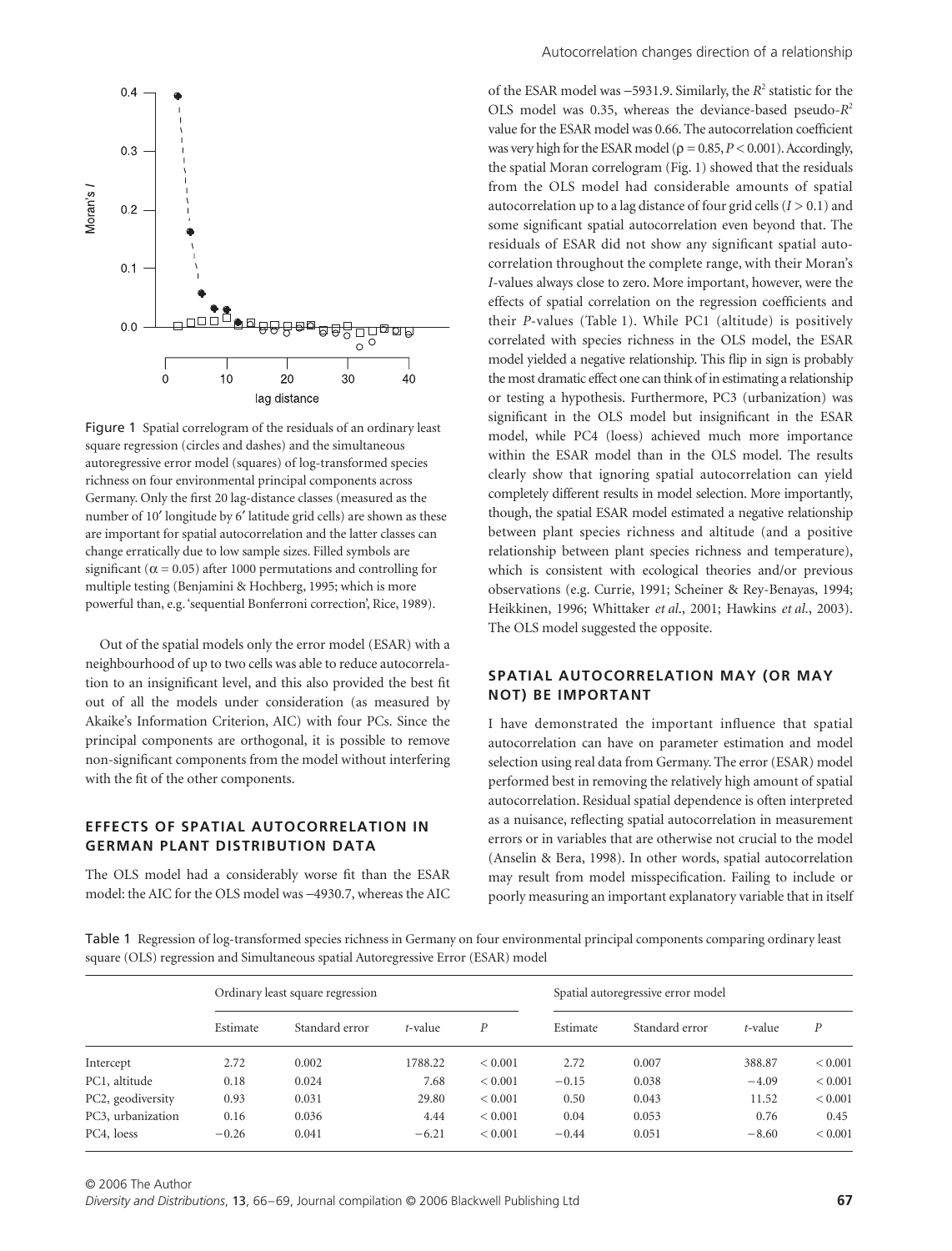is highly autocorrelated may lead to autocorrelation of the residuals (Cliff & Ord, 1981; Haining, 2003). If the response variable largely reflects the autocorrelation structure (lag-distance and autocorrelation coefficient) of such a predictor, then it is possible that residual autocorrelation will be removed using a non-spatial model (cf. Lennon, 2000). However, this is much more likely to happen at large spatial scales (global or continental) where steep (autocorrelated) gradients (e.g. in temperature and water availability) account for most of the variance in the observed (autocorrelated) variable (e.g. species richness) (see also results of Diniz-Filho *et al*., 2003). Spatial autocorrelation, however, can be an important issue for analyses at scales ranging from the local to the global (Dormann, 2006).

My analysis is on the mesoscale, with much shorter and shallower gradients in both response and predictor variables than at global or continental scales. In such cases, fit is often worse and autocorrelation structure is often more patchy. Important (spatially autocorrelated) variables may therefore be missed more easily, because the scale of analysis is too small to reflect steep and long trends that are visible at global or continental levels yet too large to reflect small-scale processes such as dispersal or competition. In such cases, the incorporation of a spatially autocorrelated component into the model will catch some of this misspecification.

A possible explanation for the observed flip in sign for one of the parameter estimates may be the topographical structure of Germany. The average altitude increases from north to south so that on average the global climatic gradient is inverted, except in the valleys. However, the general pattern of species richness tends to increase from north to south but at comparable latitudes where species richness decreases with increasing altitudes. Thus, there is a confounding pattern of latitudinal increase of species richness confounded with the inverse pattern of altitudinal decrease in species richness. To test this idea, I do unfortunately not have additional data for gradients available that are not covered by the PCs. However, controlling for large-scale gradients by using the residuals of an OLS fit to a third order polynomial of spatial variables (i.e. trend surface regression) to explain native species richness as the response variable for another OLS fit using the four PCs as predictors resulted in similar trends to those obtained using the ESAR model (Table S2 in Supplementary Material), thus supporting the idea of large-scale gradients not covered in the initial model which could have caused the observed change in sign. Nevertheless, while both models were able to catch that pattern, the OLS controlling for large-scale gradients was not able to remove spatial autocorrelation (first lag distance Moran's *I* = 0.37, *P* < 0.001).

# **CONCLUSIONS**

The results have shown that the analysis of spatial autocorrelation is crucial and that it can be fundamental to build a spatial component into statistical models for spatial data. Of course, my results do not indicate that all previous analyses that have ignored spatial autocorrelation are flawed. However, if spatial autocorrelation is ignored we simply do not know if we can trust the results at all. Therefore, as already stated by Diniz-Filho *et al*. (2003), the presence of residual spatial autocorrelation should always be tested for in spatial ecology and appropriate methods should be used if there is shown to be significant spatial autocorrelation.

## **ACKNOWLEDGEMENTS**

Adam Butler, Alexandre Diniz-Filho, Boris Schröder and two anonymous referees commented earlier versions of this manuscript. Adam Butler improved my English. I acknowledge support from Integrated Project 'ALARM: Assessing LArge scale environmental Risks with tested Methods' (Settele *et al*., 2005) funded by the European Commission within Framework Programme 6 (GOCE-CT-2003-506675).

## **REFERENCES**

- Anselin, L. (1988) *Spatial econometrics: methods and models*. Kluwer, Dordrecht, the Netherlands.
- Anselin, L. & Bera, A.K. (1998) Spatial dependence in linear regression models with an introduction to spatial econometrics. *Handbook of applied economic statistics* (ed. by A. Ullah and D.E.A. Giles), pp. 237–289. Marcel Dekker, New York.
- Benjamini, Y. & Hochberg, Y. (1995) Controlling the false discovery rate: a practical and powerful approach to multiple testing. *Journal of the Royal Statistical Society Series B-Statistical Methodology*, **57**, 289–300.
- Bivand, R., Anselin, L., Bernat, A., Carvalho, M.M., Chun, Y., Dormann, C., Dray, S., Halbersma, R., Lewin-Koh, N., Ono, H., Tiefelsdorf, M. & D. (2005) *Spdep: Spatial dependence: weighting schemes, statistics and models*. R package version 0.3–17.
- Bjørnstad, O.N. (2004) *Ncf: spatial nonparamteric covariance functions*. R package version 1.0–6. [http://onb.ent.psu.edu/onb1/R.](http://onb.ent.psu.edu/onb1/R)
- Cliff, A.D. & Ord, J.K. (1981) *Spatial processes: models and applications*. Pion, London.
- Currie, D.J. (1991) Energy and large-scale patterns of animal species and plant species richness. *American Naturalist*, **137**, 27–49.
- Diniz-Filho, J.A.F., Bini, L.M. & Hawkins, B.A. (2003) Spatial autocorrelation and red herrings in geographical ecology. *Global Ecology and Biogeography*, **12**, 53–64.
- Dormann, C.F. (2006) Effects of incorporating spatial autocorrelation into the analysis of species distribution data. *Global Ecology and Biogeography*, in press.
- Haining, R.P. (2003) *Spatial data analysis: theory and practice*. Cambridge University Press, Cambridge.
- Hawkins, B.A., Field, R., Cornell, H.V., Currie, D.J., Guegan, J.F., Kaufman, D.M., Kerr, J.T., Mittelbach, G.G., Oberdorff, T., O'Brien, E.M., Porter, E.E. & Turner, J.R.G. (2003) Energy, water, and broad-scale geographic patterns of species richness. *Ecology*, **84**, 3105–3117.
- Heikkinen, R.K. (1996) Predicting patterns of vascular plant species richness with composite variables: a meso-scale study in Finnish Lapland. *Vegetatio*, **126**, 151–165.
- Kühn, I., May, R., Brandl, R. & Klotz, S. (2003) Plant distribution patterns in Germany — Will aliens match natives? *Feddes Repertorium*, **114**, 559–573.